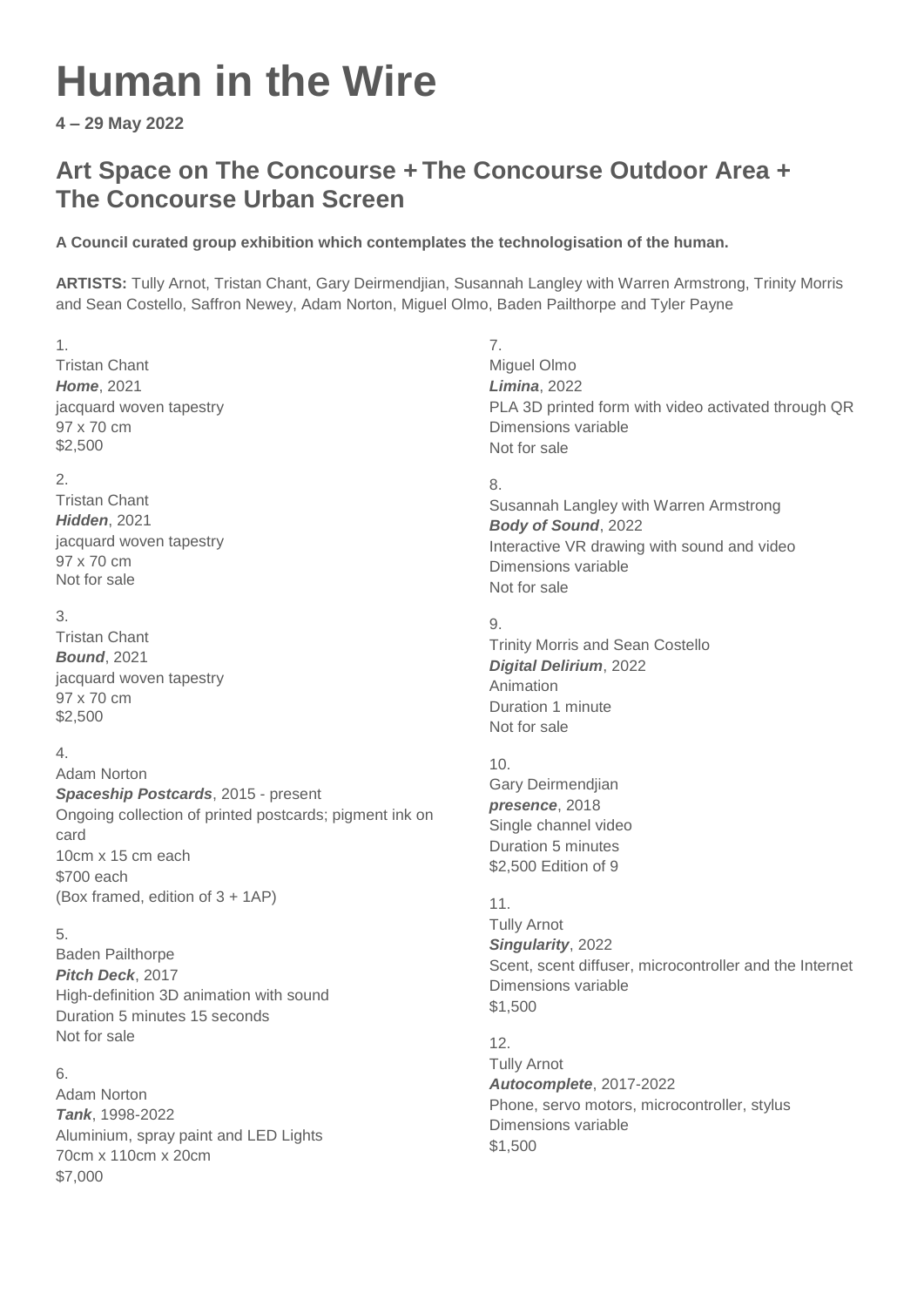13. Tyler Payne *#sweatisfatcrying*, 2021 Animated LED sign Dimensions variable \$3,500

#### 14.

Tyler Payne *Kim (Vanitas)*, 2022 Video, display monitor and ornamental frame Dimensions variable Price on Application

#### 15.

Tyler Payne *Aesthetics (Venus at the Mirror) (***Peter Paul Rubens***)*, 2020 iPad, moving image and timber frame 23 x 36 cm \$1,320

#### 16.

Tyler Payne *Aesthetics (In Front of the Mirror) (***Władysław Czachórsk***)*, 2020 iPad, moving image and timber frame 23 x 36 \$1,320

#### 17.

Tyler Payne *5Aesthetics (Rokeby Venus) (***Diego Velázquez***)*, 2020 iPad, moving image and timber frame 36 x 23 \$1,320

18.

Saffron Newey *The Swoop (after Snyders)*, 2021 Oil on laser cut aluminium 24 x 34 cm \$1,400

19. Saffron Newey *The Descent (after Weenix)*, 2022 Oil on laser cut aluminium 55 x 55 cm \$2,200

20. Saffron Newey *The Fray*, 2021 Oil on laser cut aluminium 16 x 32 cm \$1,300

21. Saffron Newey *The Descent (after Weenix)*, 2022 Oil on laser cut aluminium 35 x 35 cm \$1,400

22. Saffron Newey *The Threat (after Ansejln)*, 2021 Oil on laser cut aluminium 35 x 50 cm \$2,000

23. Saffron Newey *Return of the Ravens*, 2022 Oil on laser cut aluminium Dimensions variable (2 pieces) \$1,500

 $24.$ Saffron Newey *The Vaunt detail (after Snyders)*, 2021 Oil on laser cut aluminium 25 x 40 cm \$1,400

*Human in the Wire* is a Willoughby City Council curated exhibition in partnership with Chatswood Culture Bites and the Sydney Comedy Festival.

*Baden Pailthorpe is represented by Sullivan+Strumpf, Sydney*

#### *PLEASE TAKE A FREE CATALOGUE*

**Enquiries:** Cassandra Hard Lawrie Curator & Visual Arts Coordinator Cassandra.Hard-Lawrie@Willoughby.nsw.gov.au (02) 9777 7972 | 0459 872 502